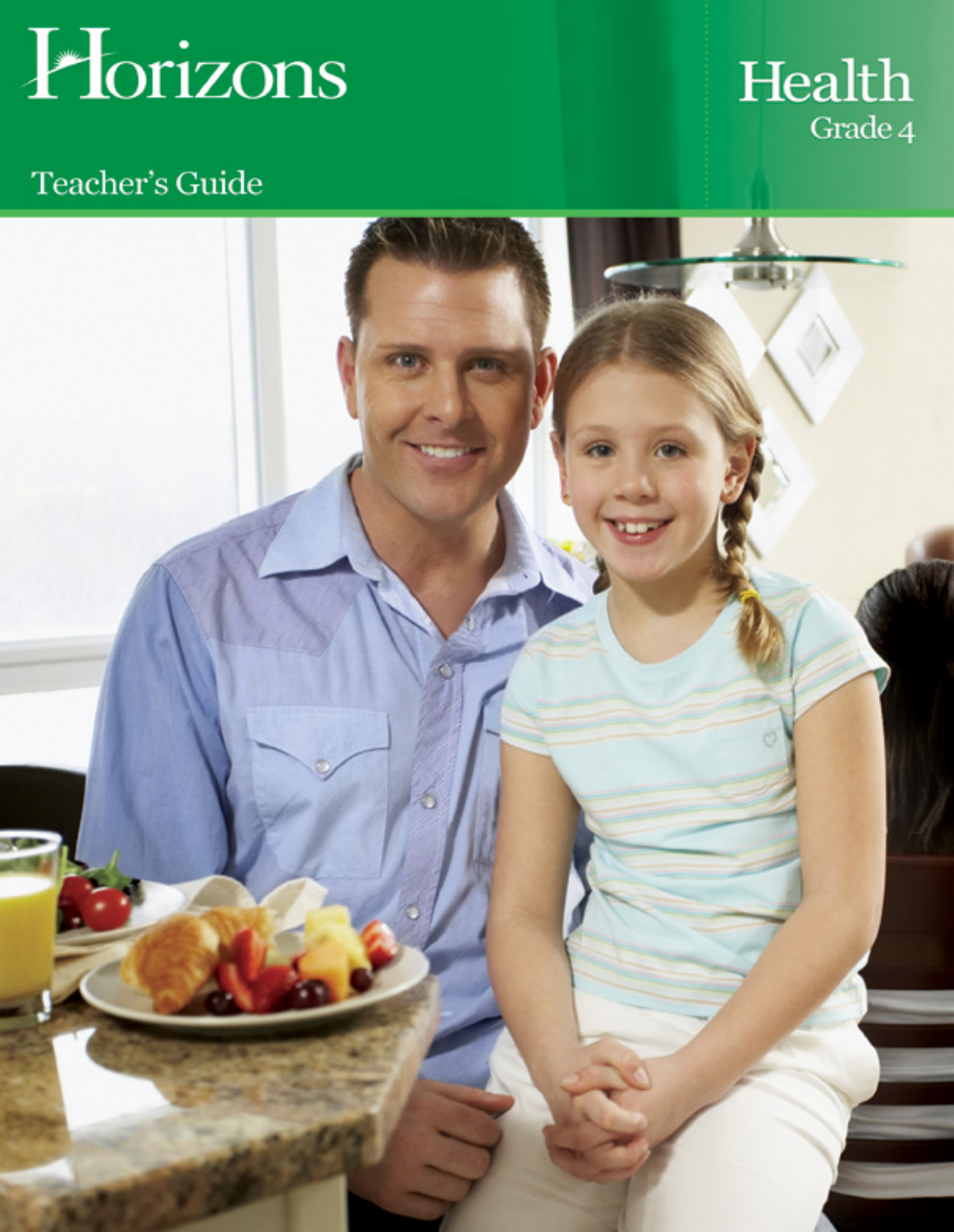### **CONTENTS**

| Unit 1 |    |  |
|--------|----|--|
|        |    |  |
|        |    |  |
|        | 3. |  |
|        | 4. |  |
|        |    |  |
|        |    |  |
| Unit 2 |    |  |
|        |    |  |
|        |    |  |
|        | 3. |  |
|        | 4. |  |
|        | 5. |  |
|        | 6. |  |
|        |    |  |
|        |    |  |
|        |    |  |
|        |    |  |
|        |    |  |
|        |    |  |
|        |    |  |
|        |    |  |
|        |    |  |
|        | 3. |  |
|        | 4. |  |
|        | 5. |  |
|        | 6. |  |
|        | 7. |  |
|        | 8. |  |
|        | 9. |  |
|        |    |  |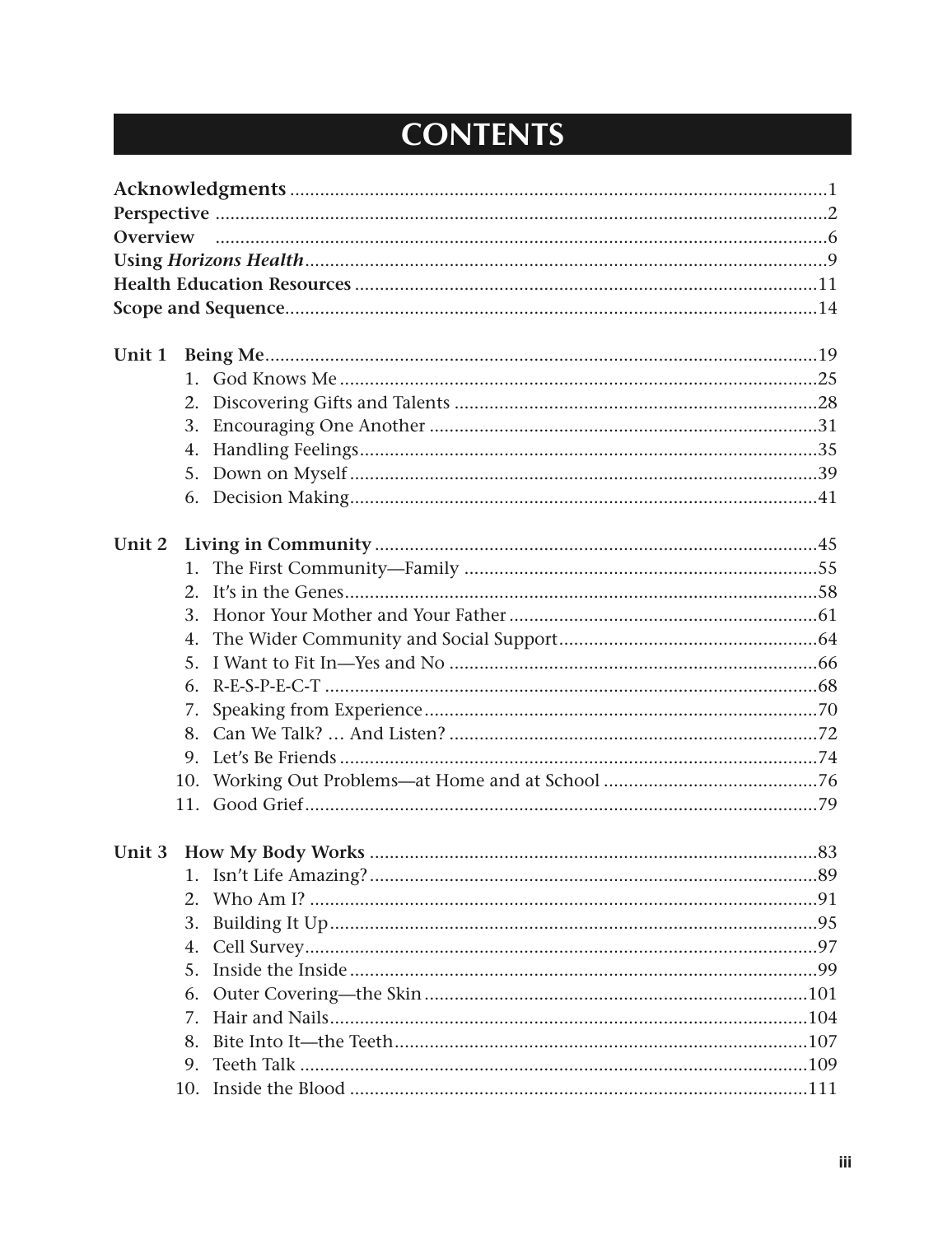| Unit 4 |    |                                                       |  |
|--------|----|-------------------------------------------------------|--|
|        | 1. |                                                       |  |
|        | 2. |                                                       |  |
|        | 3. |                                                       |  |
|        | 4. |                                                       |  |
|        | 5. |                                                       |  |
|        |    |                                                       |  |
| Unit 5 |    |                                                       |  |
|        | 1. |                                                       |  |
|        | 2. |                                                       |  |
|        | 3. |                                                       |  |
|        | 4. |                                                       |  |
|        | 5. |                                                       |  |
|        | 6. |                                                       |  |
|        |    |                                                       |  |
|        |    |                                                       |  |
| Unit 6 |    |                                                       |  |
|        | 1. |                                                       |  |
|        | 2. | Marijuana, Cocaine, and Other Drugs and Your Body 186 |  |
|        | 3. |                                                       |  |
|        |    |                                                       |  |
|        |    |                                                       |  |
|        |    |                                                       |  |
|        | 1. |                                                       |  |
|        | 2. |                                                       |  |
|        | 3. |                                                       |  |
|        | 4. |                                                       |  |
|        | 5. |                                                       |  |
|        | 6. |                                                       |  |
|        |    |                                                       |  |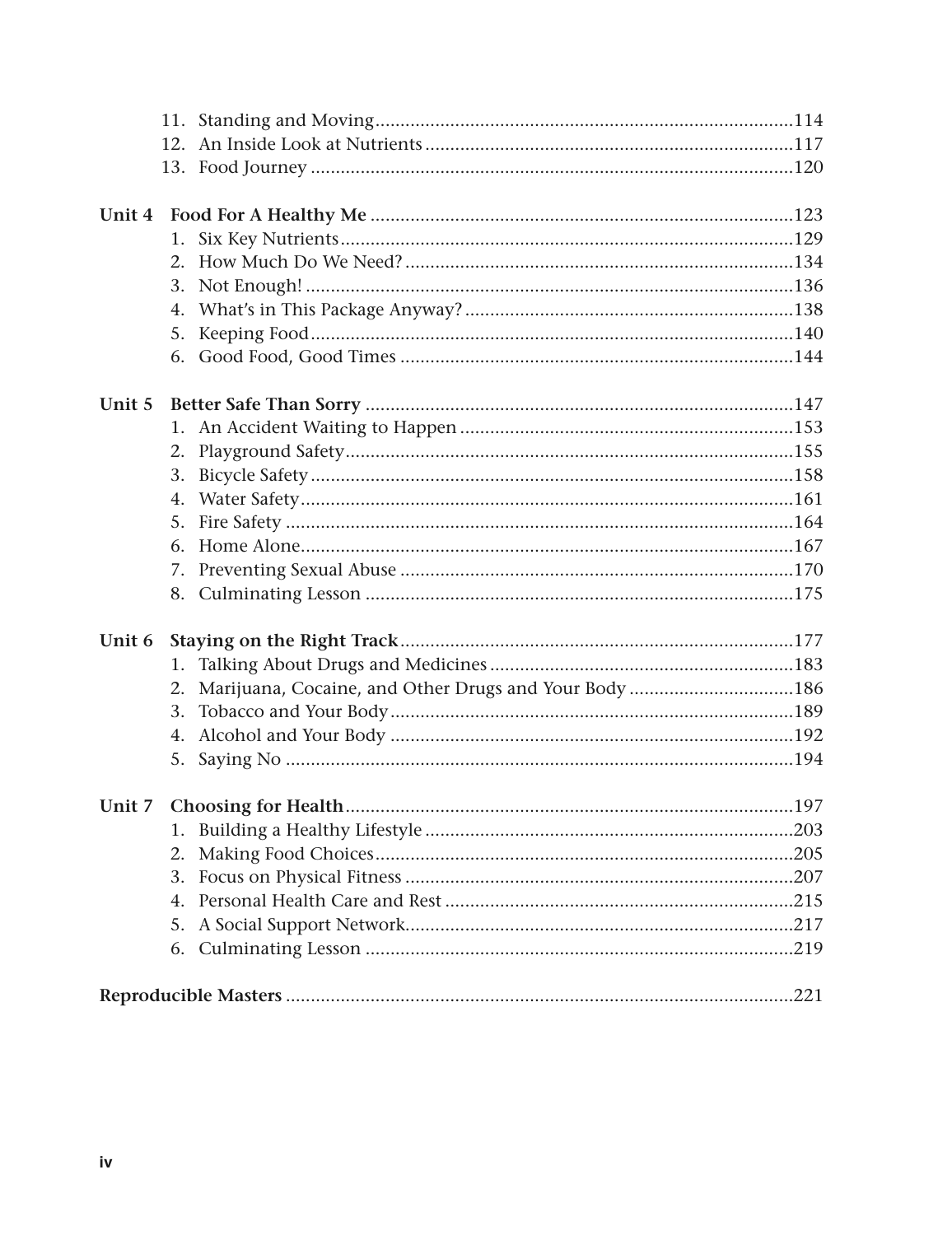### **LESSON 2: DISCOVERING GIFTS AND TALENTS**

#### **Preparation/Materials**

- For unit booklet: White manila construction paper, one sheet per student Fine markers or colored pencils
- Student books

#### **Objectives**

- Students will strengthen their self-awareness.
- Students will appreciate individual differences as being part of God's plan for their lives.
- Students will choose to use their gifts to serve God and others.

#### **Background**

Students in grade 4 are just beginning the process of discovering and developing their gifts, talents, and interests. It will be helpful to present the lesson in this context of discovery, and to emphasize that as they grow and change, students will be developing in ways that they don't even imagine at this age. As you teach this lesson, try to impart to the class a sense of the mystery of personhood and a sense of the wonder of a Creator God who makes each person unique and uniquely able to serve him.

#### **Lesson**

1. Tell students that in today's lesson they are going to continue to answer the question "Who am I?" Review the answer given in the last lesson. Note that although all human beings are the same—in that God created us all in his image, we all sin, and we all need new life in Jesus Christ—God has still made each one of us unique. So we can also answer the question "Who am I?" by looking at the ways we are unique persons. Using yourself as an example, name roles/talents/interests that you have (for example, "I am a teacher; I am a child of…; I am a sister/brother to…; I am a member of…; I am a piano player; I am a cook; I am a volleyball player").

2. Ask students to work in pairs to make lists of who they are. Have partners take turns interviewing each other and jotting down each other's answers. Circulate to help pairs that are having difficulty with the activity.

Then ask them to read over their own lists and put stars next to the items that name their gifts and talents.

3. Have students use their lists to plan and make the second page of their booklets.

Suggestions:

• Students can make a frame for the page by writing their roles/gifts around the outside of the page. Have them use the same color marker or colored pencil. On the top of the sheet in another color have them write the one statement they wish to illustrate in the center of the page. The illustration should be a close-up drawing.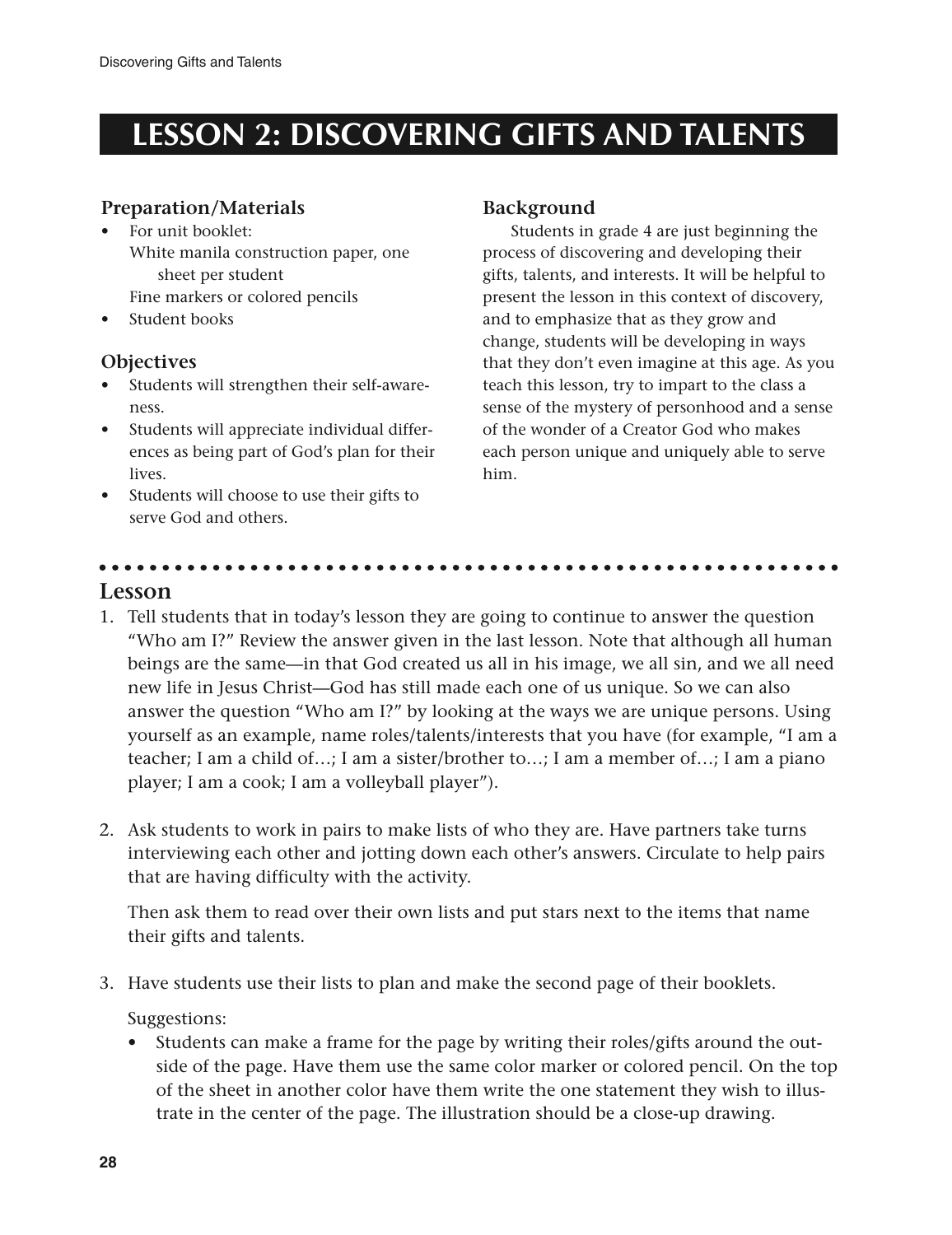

- Integrate with language arts, and have students write a description of themselves based on selected items from the list. Or ask them to identify their two or three most important strengths and write about those only. Again, they can copy their writing onto the booklet page or onto writing paper cut to fit the booklet size.
- Students can design an award for themselves that celebrates one of their talents.
- 4. Find ways for the students to share their lists and illustrations. Consider having students orally tell one or two others about their partners (make sure that the statements are positive). During discussion, talk about how students can use their gifts and talents to serve God and others.
- 5. **Student book**. Close the lesson by enjoying the poem "Faces" in "I Am One of a Kind." In discussion, reinforce the idea that each student is created as a unique being by God and that God is guiding the life of each of them. Use "Think It Over" questions on page nine for discussion.
	- *1. Answers will vary. Stress that the world and each human being are not the result of random events, but rather the result of a loving God. Also make the point that we are dependent on God; we are God's creatures.*
	- *2. Answers will vary.*
	- *3. Accept all responses. Discuss that as God's children we have new life in Christ; however, our lives and the world continue to be broken by sin. Still, Jesus is restoring God's image in us.*

**Related Activities**

- 1. Consider involving parents or guardians by asking them to write a short paragraph describing what they like best about their child. Incorporate the paragraphs into the unit booklets or feature them on a bulletin board. If you use this idea, it is important that every child be included.
- 2. Ask students to demonstrate their talents and gifts. Children who make models, knit, or bake can bring samples to school; others can demonstrate in class.
- 3. Students can make additional pages for the booklet—a family tree showing relation-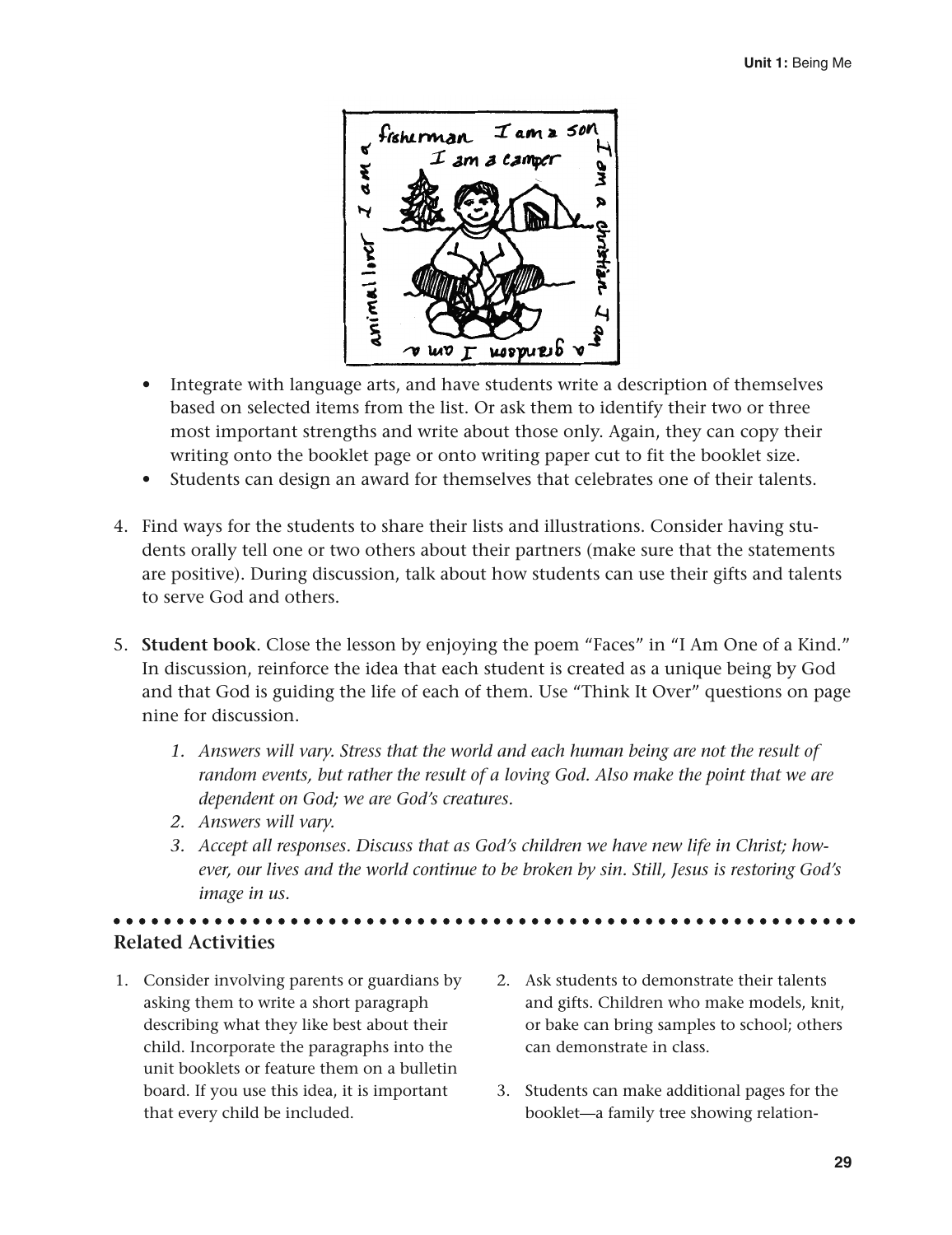- 3. Do the following activity to demonstrate the work of sweat glands.
	- Have the students "paint" their palm with iodine. They should paint an area about 2" square. (Be sure to caution them on the use of iodine—supervise the painting well.).
	- Direct the class in some activity that will let students work up a sweat—jog outside, run in place, move to fast music, do a series of jumping jacks.
	- Then have students take a piece of test paper and press it on the palm where the iodine was painted. The sweat glands will show up as dark spots. Each person can count the dots and estimate the number of sweat glands on the entire palm.
	- Recall the function of the sweat glands.
- 4. Have students work in pairs to test the sensitivity point of the skin.
	- Have each student turn to the Student Activity recording sheet in the student workbook; give each pair a 3" x 1" piece of tagboard. Using a ruler, students should mark the tagboard as in the diagram and then stick in the two straight pins. Start with the pins 2" apart.





- One of the pair must be blindfolded or keep eyes closed while the partner carefully presses the pins against the skin. The partner tests sensitivity by gradually reducing the distance between the pins until the skin detects them as one. The blindfolded student must tell when he or she feels one pin or two. (Or begin with the pins 1/8" apart and move them until two pins are felt.) Students should record the results on the sheet provided.
- Partners should take turns and try the test on the different parts of the body listed on the recording sheets. *Note:* Different parts of the body are more sensitive than others and will be able to detect the two pins closer than other places.
- After the tests are completed and the recording sheet is filled in, students should discuss/decide which parts are the most/least sensitive and answer the questions on the lower part of the student activity.
- Give students the opportunity to share results of the sensitivity experiment.